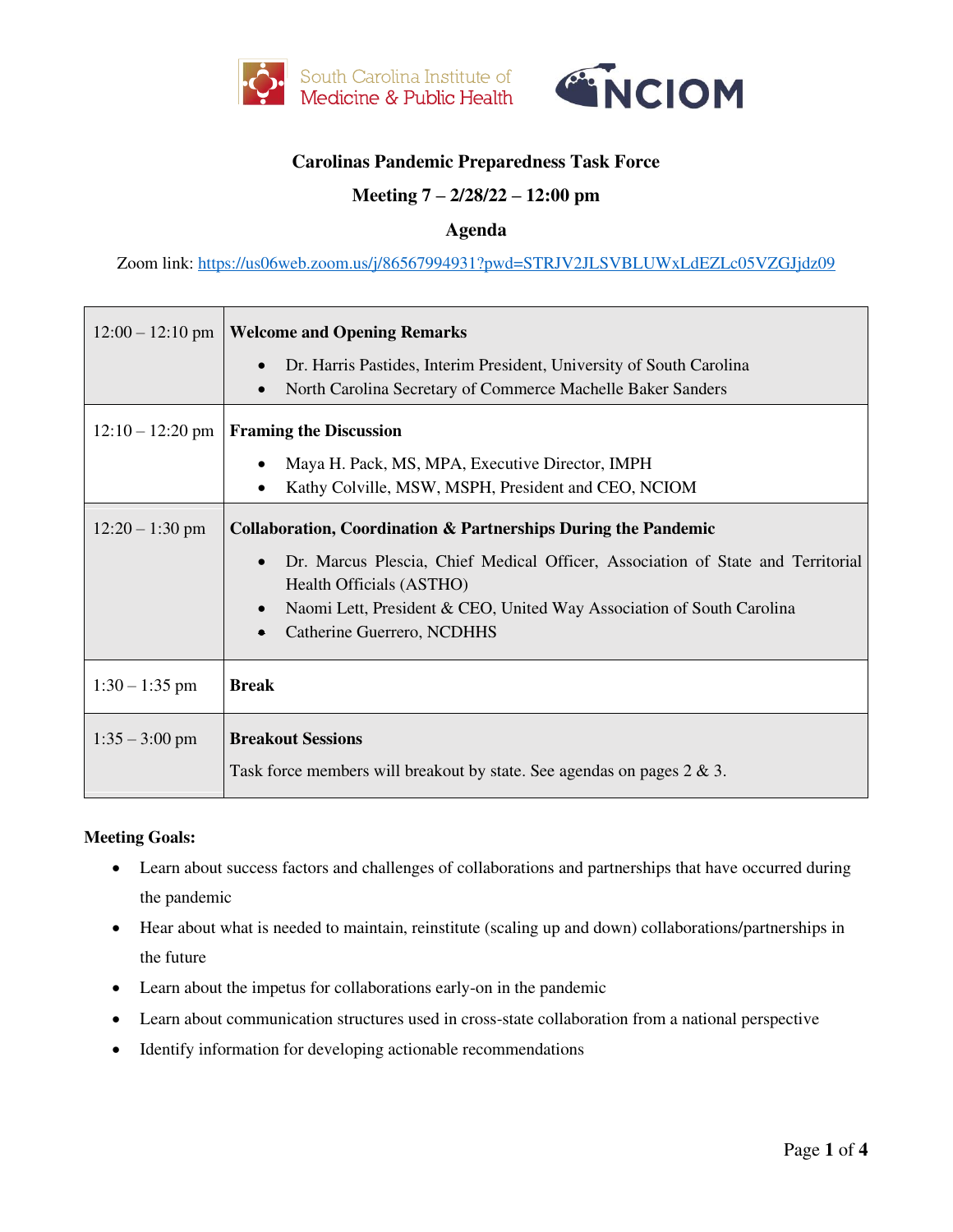



#### **South Carolina Task Force**

h

| $1:35 - 2:20$ pm  | Workforce                                                                                                                                                                                                                                                                                                                                                                                                                                                            |
|-------------------|----------------------------------------------------------------------------------------------------------------------------------------------------------------------------------------------------------------------------------------------------------------------------------------------------------------------------------------------------------------------------------------------------------------------------------------------------------------------|
|                   | Ann Lefebvre, MSW, CPHQ, Executive Director, South Carolina Area Health Education<br>Consortium (AHEC)   Associate Dean for Community Medicine, Clinical Assistant<br>Professor, Family Medicine, Medical University of South Carolina (MUSC)<br>Michelle Logan-Owens, DHA, RN, Chief Operating Officer, McLeod Regional Medical<br>$\bullet$<br>Center of Florence<br>Lara Hewitt, MPH, Vice President, Workforce and Member Engagement, Solvent<br><b>Networks</b> |
| $2:20 - 3:00$ pm  | <b>Behavioral Health</b><br>Sara Goldsby, MSW, MPH, Director, South Carolina Department of Alcohol and Other<br>Drug Abuse Services (DAODAS)<br>Amanda F. Whittle, JD, CWLS, State Child Advocate and State Director, South Carolina<br>$\bullet$<br>Department of Children's Advocacy<br>Dr. Karen Lommel, DO, MHA, MS, Chief Medical Officer, Behavioral Health, Chair,<br>$\bullet$<br>Department of Psychiatry, PRISMA Health Upstate                            |
| $3:00 \text{ pm}$ | <b>Next Steps and Closing</b><br>Brie Hunt, Senior Director, Strategic Initiatives, IMPH                                                                                                                                                                                                                                                                                                                                                                             |

## **North Carolina Task Force**

| $1:35 - 2:55$ pm | <b>Building and Sustaining Partnerships to Support Resilience</b>                                                                                                                                               |
|------------------|-----------------------------------------------------------------------------------------------------------------------------------------------------------------------------------------------------------------|
|                  | NCDHHS and NCDPS/EM: Coordination on the COVID-19 Response                                                                                                                                                      |
|                  | Kimberly Clement, Program Manager, NCDHHS/OEMS<br>Todd Brown, Assistant Director, Operations, NCDPS/EM                                                                                                          |
|                  | CHAMP: Community Testing in High-Priority and Marginalized Communities                                                                                                                                          |
|                  | Jacob Parrish, Vice President, Systems and Procedures, Vidant Health                                                                                                                                            |
|                  | Alamance-Burlington School System: Collaboration with Alamance County Health<br>Department on Testing, Vaccination, and Other Health Services<br>Amy Widderich, School Nurse, Alamance-Burlington School System |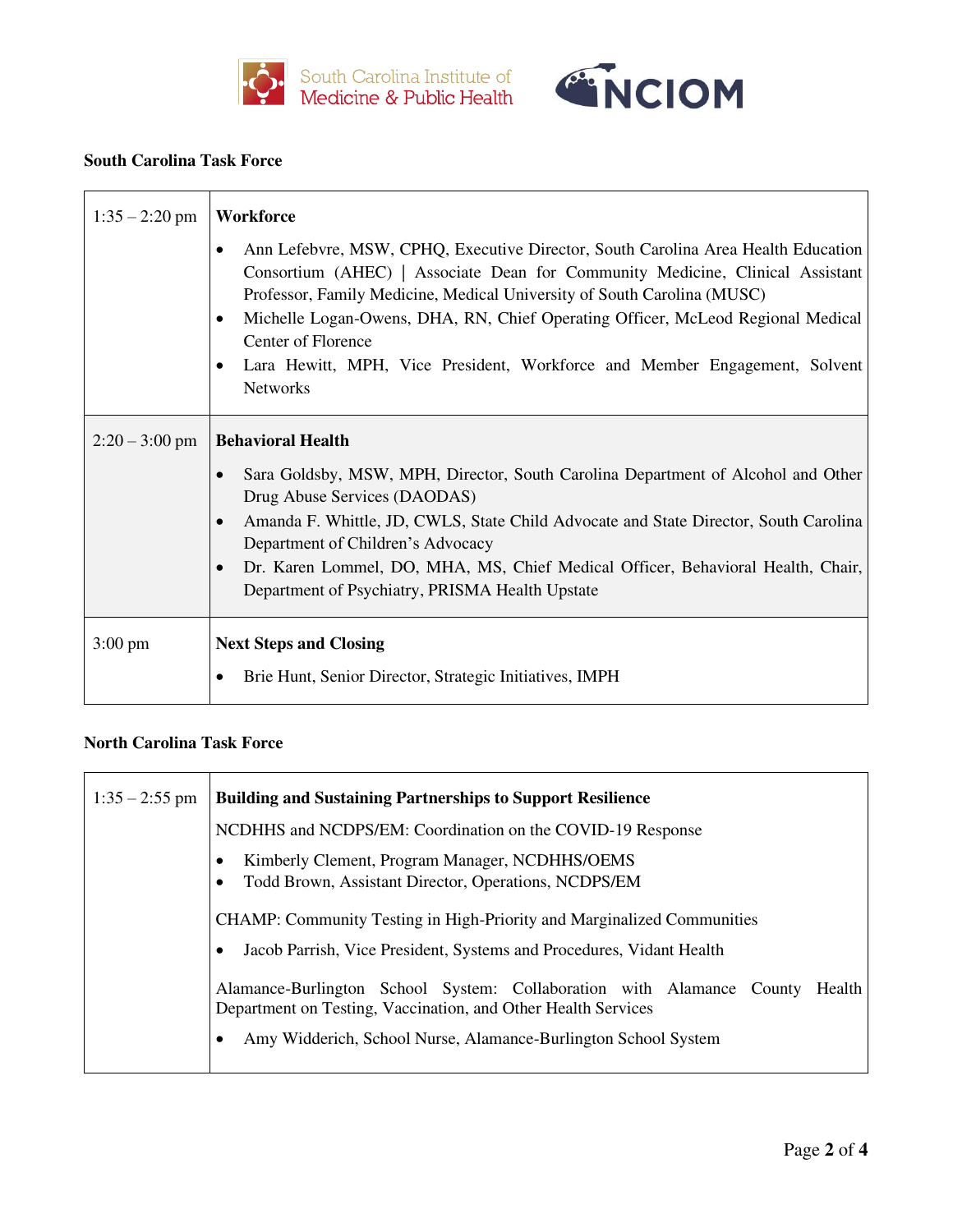



|                  | Discussion Moderator: Stacie Saunders, Public Health Director, Buncombe County Health  <br>$\bullet$<br>and Human Services |
|------------------|----------------------------------------------------------------------------------------------------------------------------|
| $2:55 - 3:00$ pm | Next Steps and Closing<br>Alison Miller, Project Director, NCIOM                                                           |

## **Task Force Meetings**

July 19, 2021 August 18, 2021 September 20, 2021 (NC TF Only) October 18, 2021 (NC TF Only) November 15, 2021 January 24, 2022 February 28, 2022 March 21, 2022 April 25, 2022

## **About the South Carolina Institute of Medicine and Public Health (IMPH)**

The South Carolina Institute of Medicine & Public Health (IMPH) is an independent entity serving as an informed nonpartisan convener around the important health issues in our state, providing evidence-based information to inform health policy decisions. Read more:<https://imph.org/about/>

#### **About the North Carolina Institute of Medicine (NCIOM)**

The North Carolina Institute of Medicine, NCIOM, is an independent organization focused on improving the health and well-being of North Carolinians by providing analysis on the health and well-being of North Carolinians, identifying solutions to the health issues facing our state, building consensus toward evidence-based solutions, and informing health policy at the state and local level. Read more:<https://nciom.org/about-us/>

#### **About the Carolinas Pandemic Preparedness (CPP) Task Force**

There is a clear need within the Carolinas to develop a consensus on recommendations for responding to future pandemics in a more coordinated and timely fashion. The degree of devastation wrought by these pandemics will be determined by factors like a strong health and public health infrastructure, a well-prepared workforce, strong disaster response infrastructure, a robust social services safety net, and adequate access to personal protective